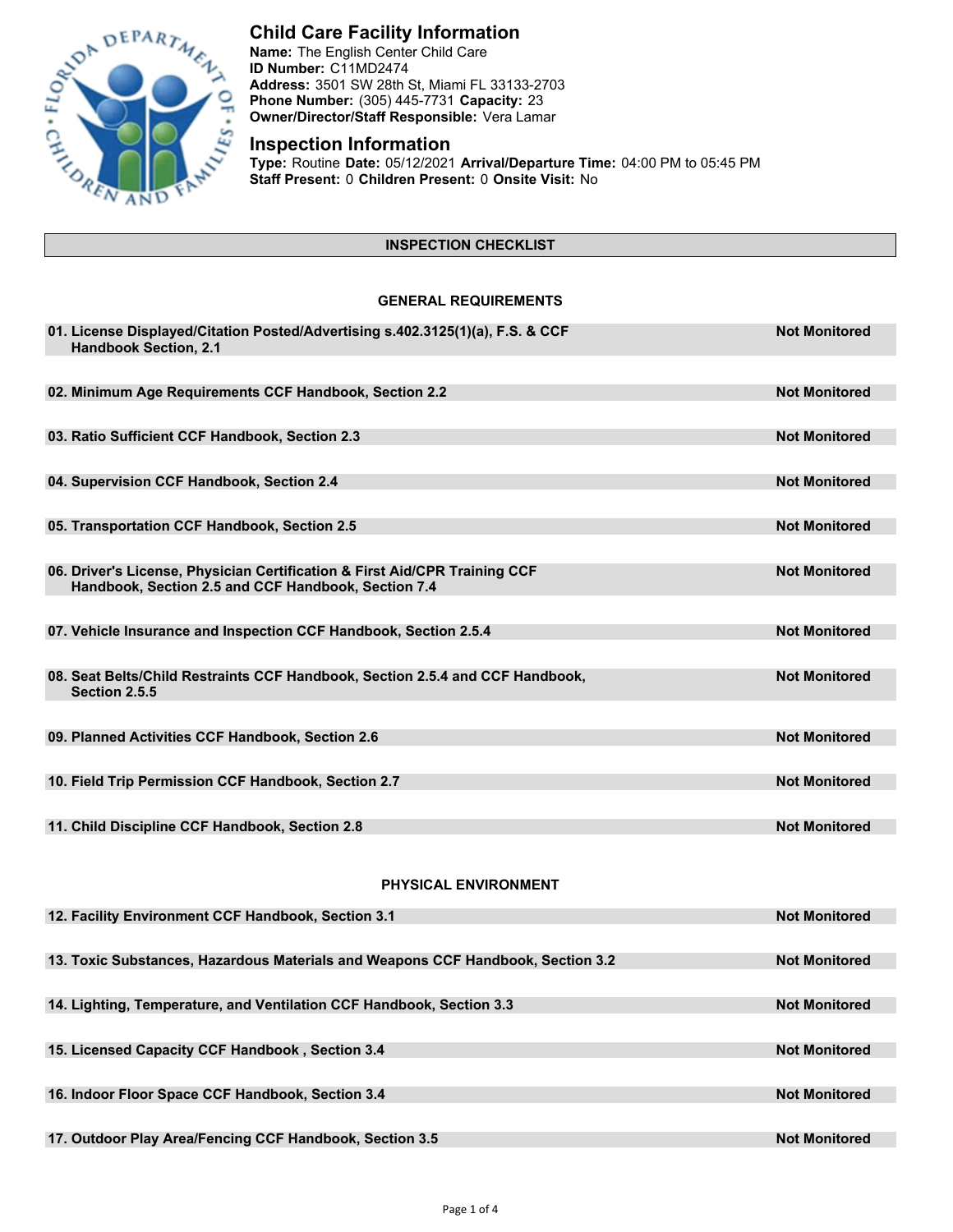| Name: The English Center Child Care License #: C11MD2474<br>hildren & Families<br>Address: 3501 SW 28th St, Miami FL 33133-2703<br>Type: Routine Date: 05/12/2021 |                      |
|-------------------------------------------------------------------------------------------------------------------------------------------------------------------|----------------------|
| 18. Bedding and Linens CCF Handbook, Section 3.6                                                                                                                  | <b>Not Monitored</b> |
| 19. Nap/Sleep Space Requirements CCF Handbook, Section 3.6.2                                                                                                      | <b>Not Monitored</b> |
| 20. Crib Requirements CCF Handbook, Section 3.6                                                                                                                   | <b>Not Monitored</b> |
| 21. Restrooms and Bath Facilities CCF Handbook, Section 3.7                                                                                                       | <b>Not Monitored</b> |
| 22. Operable Phone CCF Handbook, Section 3.8.1                                                                                                                    | <b>Not Monitored</b> |
| 23. Fire Drills & Emergency Preparedness CCF Handbook, Section 3.8                                                                                                | <b>Not Monitored</b> |
| <b>FOOD AND NUTRITION</b>                                                                                                                                         |                      |
| 24. Food Preparation Area CCF Handbook, Section 3.9                                                                                                               | <b>Not Monitored</b> |
|                                                                                                                                                                   |                      |
| 25. Meals and Snacks CCF Handbook, Section 3.9                                                                                                                    | <b>Not Monitored</b> |
| 26. Meal and Snack Menus CCF Handbook, Section 3.9.3 & Section 7                                                                                                  | <b>Not Monitored</b> |
| 27. Catered Food and Food Provided by Outside Sources CCF Handbook, Section 7 &<br>Section 3.9.3                                                                  | <b>Not Monitored</b> |
| 28. Bottles, Breastmilk, Formula and Infant Food CCF Handbook, Section 3.9                                                                                        | <b>Not Monitored</b> |
| <b>SANITATION AND EQUIPMENT</b>                                                                                                                                   |                      |
| 29. Health and Sanitation CCF Handbook, Section 3.6, 3.9, and 3.10                                                                                                | <b>Not Monitored</b> |
|                                                                                                                                                                   |                      |
| 30. Diapering CCF Handbook, Section 3.10                                                                                                                          | <b>Not Monitored</b> |
| 31. Indoor Equipment CCF Handbook, Section 3.11                                                                                                                   | <b>Not Monitored</b> |
|                                                                                                                                                                   |                      |
| 32. Outdoor Equipment CCF Handbook, Section 3.12                                                                                                                  | <b>Not Monitored</b> |
| <b>TRAINING</b>                                                                                                                                                   |                      |
| 33. Training Requirements CCF Handbook, Section 4                                                                                                                 | <b>Not Monitored</b> |
| 34. Credentialed Staff CCF Handbook, Section 4.6 & 4.7                                                                                                            | <b>Not Monitored</b> |
|                                                                                                                                                                   |                      |
| <b>HEALTH REQUIREMENTS</b>                                                                                                                                        |                      |
| 35. Communicable Disease Control CCF Handbook, Section 6.1                                                                                                        | <b>Not Monitored</b> |
| 36. CPR Requirements CCF Handbook, Section 4.2.4                                                                                                                  | <b>Not Monitored</b> |
|                                                                                                                                                                   |                      |
| 37. First Aid Requirements CCF Handbook, Section 4.2.4 and 6.2                                                                                                    | <b>Not Monitored</b> |
| 38. Emergency Telephone Numbers CCF Handbook, Section 6.3                                                                                                         | <b>Not Monitored</b> |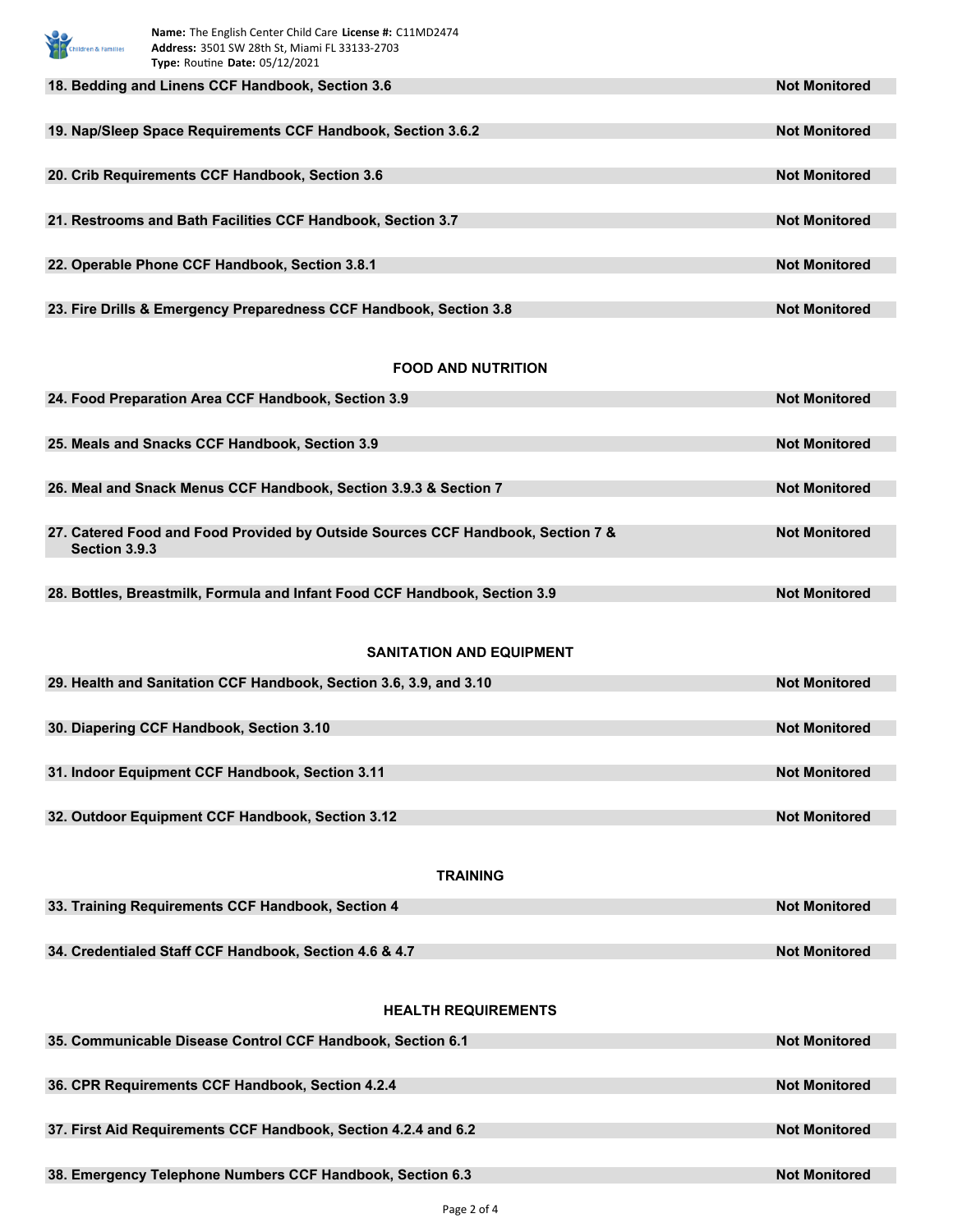

| 39. Accident/ Incident Notification and Documentation CCF Handbook, Section 6.3 &<br>6.4 | <b>Not Monitored</b> |  |
|------------------------------------------------------------------------------------------|----------------------|--|
|                                                                                          |                      |  |
| 40. Medication CCF Handbook, Section 6.5                                                 | <b>Not Monitored</b> |  |
|                                                                                          |                      |  |
| <b>RECORD KEEPING</b>                                                                    |                      |  |
| 41. Immunization Records CCF Handbook, Section 7.1                                       | <b>Not Monitored</b> |  |
|                                                                                          |                      |  |
| 42. Student Health and Records CCF Handbook, Section 7.2                                 | <b>Not Monitored</b> |  |
|                                                                                          |                      |  |
| 43. Enrollment Information CCF Handbook, Section 7.3 & s. 402.3054(2), F.S.              | <b>Not Monitored</b> |  |
|                                                                                          |                      |  |
| 44. Personnel Records CCF Handbook, Section 7.4                                          | <b>Not Monitored</b> |  |
|                                                                                          |                      |  |
| 45. Background Screening Documents CCF Handbook, Section 7.4.1                           | <b>Not Monitored</b> |  |
|                                                                                          |                      |  |
| 46. Daily Attendance CCF Handbook, Section 7.5                                           | <b>Not Monitored</b> |  |
|                                                                                          |                      |  |
| <b>ENFORCEMENT</b>                                                                       |                      |  |
| 47. Access/Child Safety CCF Handbook, Section 8                                          | <b>Not Monitored</b> |  |